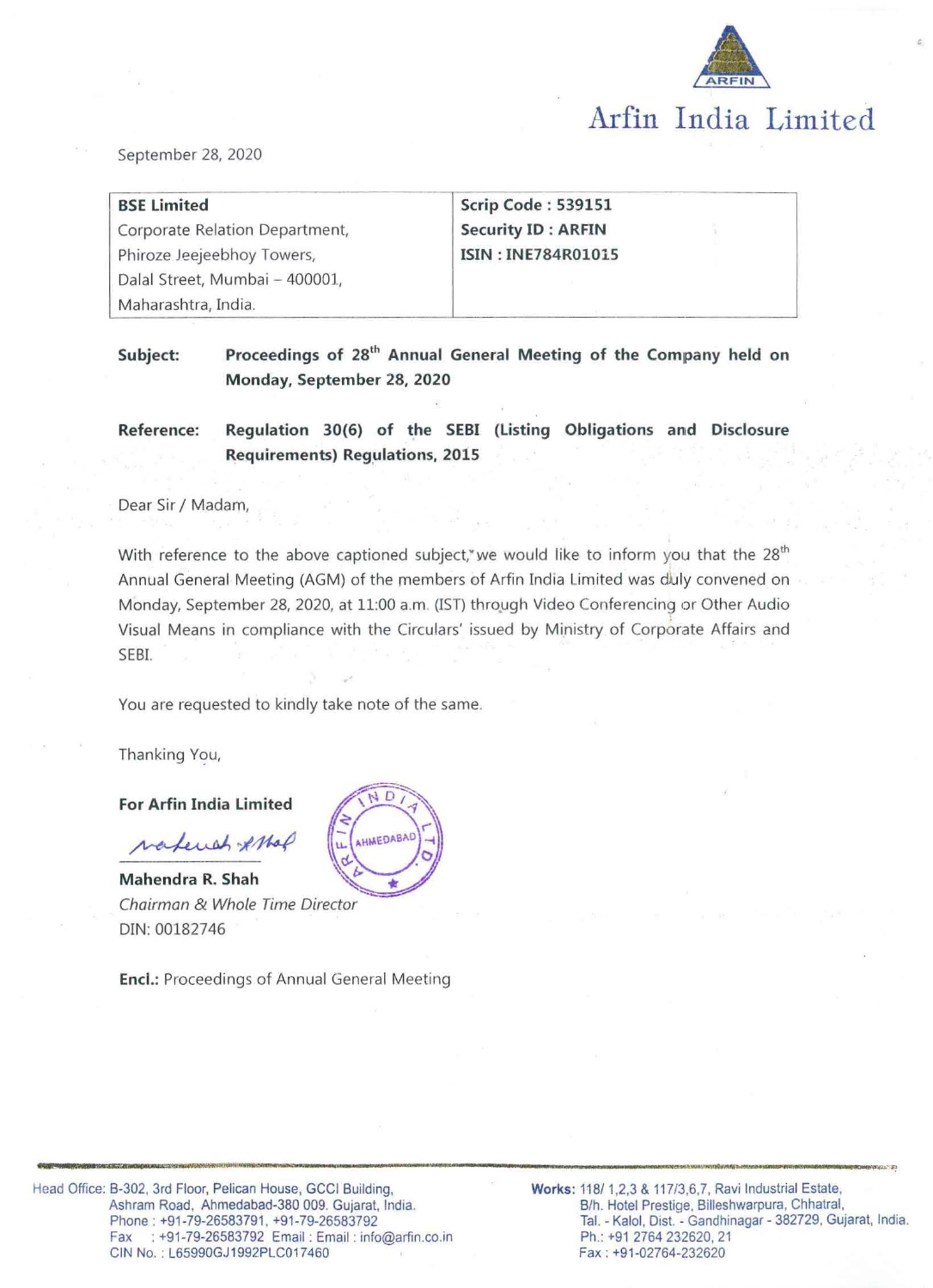

# **Arfin India Limited**

# Proceedings of the 28<sup>th</sup> Annual General Meeting of Arfin India Limited

#### **A. Date, time and venue of the Meeting:**

The 28<sup>th</sup> Annual General Meeting of the Company was held on Monday, September 28, 2020 through Video Conferencing or Other Audio Visual means. The Meeting commenced at 11:00 a.m. (!ST) and concluded at 11:23 a.m. (IST).

## **B. Proceedings in brief:**

- Mr. Mahendra R. Shah, Executive Chairman & Whole time Director, chaired the meeting.
- The Requisite quorum being present, the Chairman called the Meeting to order.
- Independent Directors, Statutory Auditors or his representative and other Senior Executive Officers of the Company were also present in the meeting.
- The Chairman informed that the Meeting was held through VC / OAVM in compliance with the circulars issued by the Ministry of Corporate Affairs, Government of India and Securities and Exchange Board of India. The Company had also provided live webcast of the proceedings of Meeting.
- The Chairman addressed the members.
- The Chairman further informed that remote e-voting commenced at 9:00 a.m. on Friday, September 25, 2020 and concluded at 5:00 p.m. on Sunday, September 27, 2020.

The following items of business as set out in the Notice convening the 28<sup>th</sup> Annual General Meeting were commended for members' consideration and approval.

# **Ordinary Businesses:**

- 1. Adoption of audited financial statements for the financial year ended on March 31, 2020 (Ordinary Resolution).
- 2. Appointment of a Director in place of Mr. Jatin M. Shah (DIN: 00132633), who retires by rotation and being eligible, offers himself for re-appointment (Ordinary Resolution).

# **Special Businesses:**

- 3. Appointment of Mr. Hardik Shantilal Hundia (DIN: 02022246) as an Independent Director (Ordinary Resolution).
- 4. Appointment of Mr. Jitendra Shankerlal Shah (DIN: 08781998) as an Independent Director (Ordinary Resolution)
- 5. Ratification of remuneration payable to Cost Auditors (Ordinary Resolution).